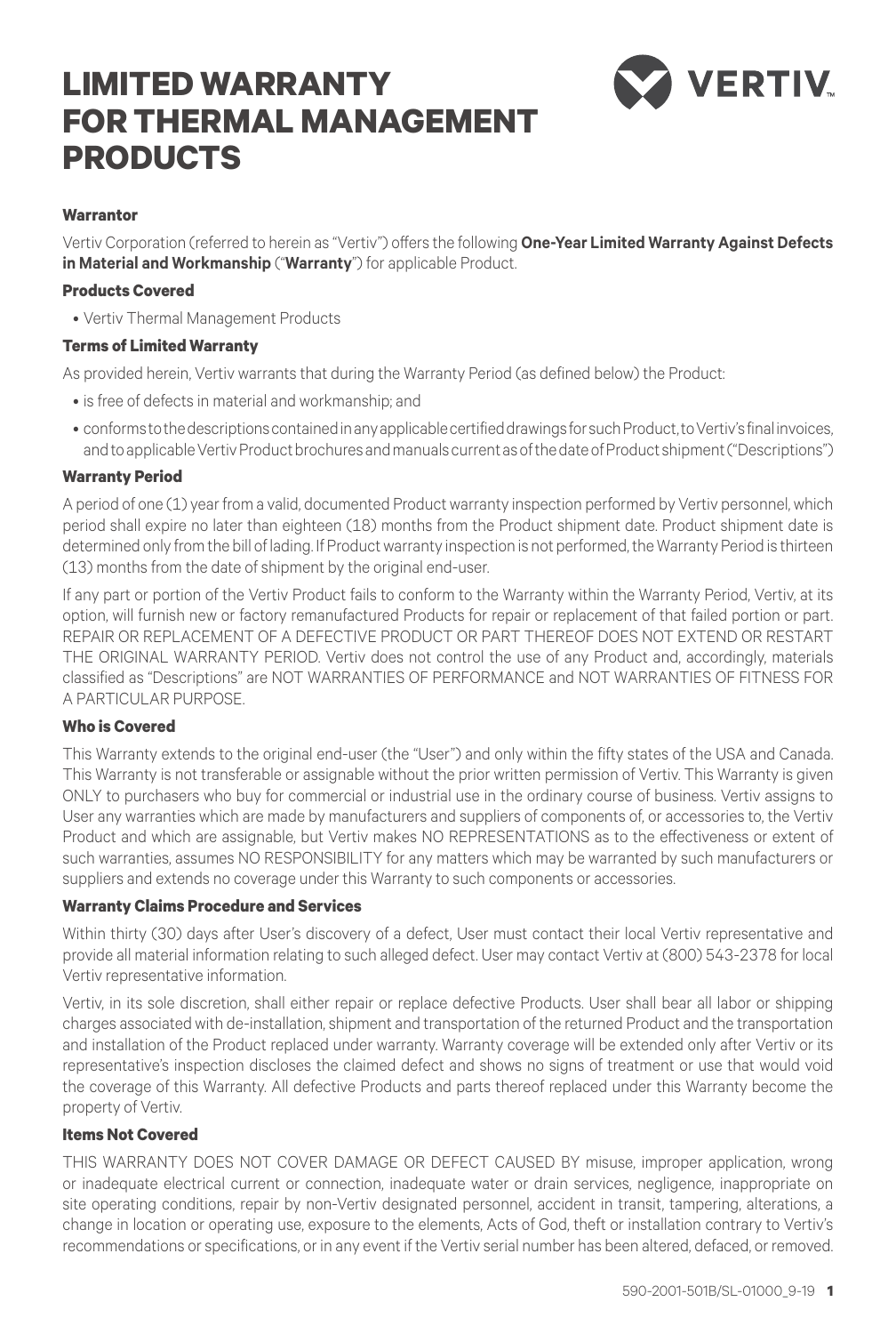THIS WARRANTY DOES NOT COVER shipping costs, Product installation/removal costs, travel costs, external circuit breaker resetting, loss of refrigerant, maintenance or service items and further, except as may be provided herein, does NOT include labor costs or transportation, arising from the replacement of the Vertiv Product or any part thereof or charges to remove or reinstall same at any premises of User, nor for site inspections that determine no corrective action was required nor any other services not expressly provided for by the terms of the Warranty. Consumables, including but not limited to air filters, are not covered by this Warranty.

THIS WARRANTY IS VOID UPON THE FOLLOWING: (1) the Product having been stored in an unsuitable environment after Product shipment and/or (2) if applicable, Product warranty inspection performed by a third party other than Vertiv and/or its authorized representatives. No salesperson, employee or agent of Vertiv is authorized to add to or vary the terms of this Warranty. Vertiv retains the right to cancel the Warranty, subject to reinstatement at Vertiv's sole discretion, for late- or non-payment of the Product purchase price and any other amounts due. Warranty terms may only be modified, if at all, if in writing and signed by a Vertiv officer.

# **Other Limitations**

THIS LIMITED WARRANTY IS IN LIEU OF AND EXCLUDES ALL OTHER WARRANTIES, EXPRESS OR IMPLIED, INCLUDING MERCHANTABILITY AND FITNESS FOR A PARTICULAR PURPOSE. USER'S SOLE AND EXCLUSIVE REMEDY IS REPAIR OR REPLACEMENT OF THE VERTIV PRODUCT AS SET FORTH HEREIN. IF USER'S REMEDY IS DEEMED TO FAIL OF ITS ESSENTIAL PURPOSE BY A COURT OF COMPETENT JURISDICTION, VERTIV'S RESPONSIBILITY FOR PROPERTY LOSS OR DAMAGE SHALL NOT EXCEED THE NET PRODUCT PURCHASE PRICE. IN NO EVENT SHALL VERTIV ASSUME ANY LIABILITY FOR INDIRECT, SPECIAL, INCIDENTAL, CONSEQUENTIAL OR EXEMPLARY DAMAGES OF ANY KIND WHATSOEVER, INCLUDING WITHOUT LIMITATION LOST PROFITS, BUSINESS INTERRUPTION OR LOSS OF DATA, WHETHER ANY CLAIM IS BASED UPON THEORIES OF CONTRACT, NEGLIGENCE, STRICT LIABILITY, TORT, OR OTHERWISE. THE PRODUCTS LISTED IN THIS WARRANTY ARE NOT FOR USE IN CONNECTION WITH ANY NUCLEAR, MEDICAL, LIFE-SUPPORT AND RELATED APPLICATIONS.